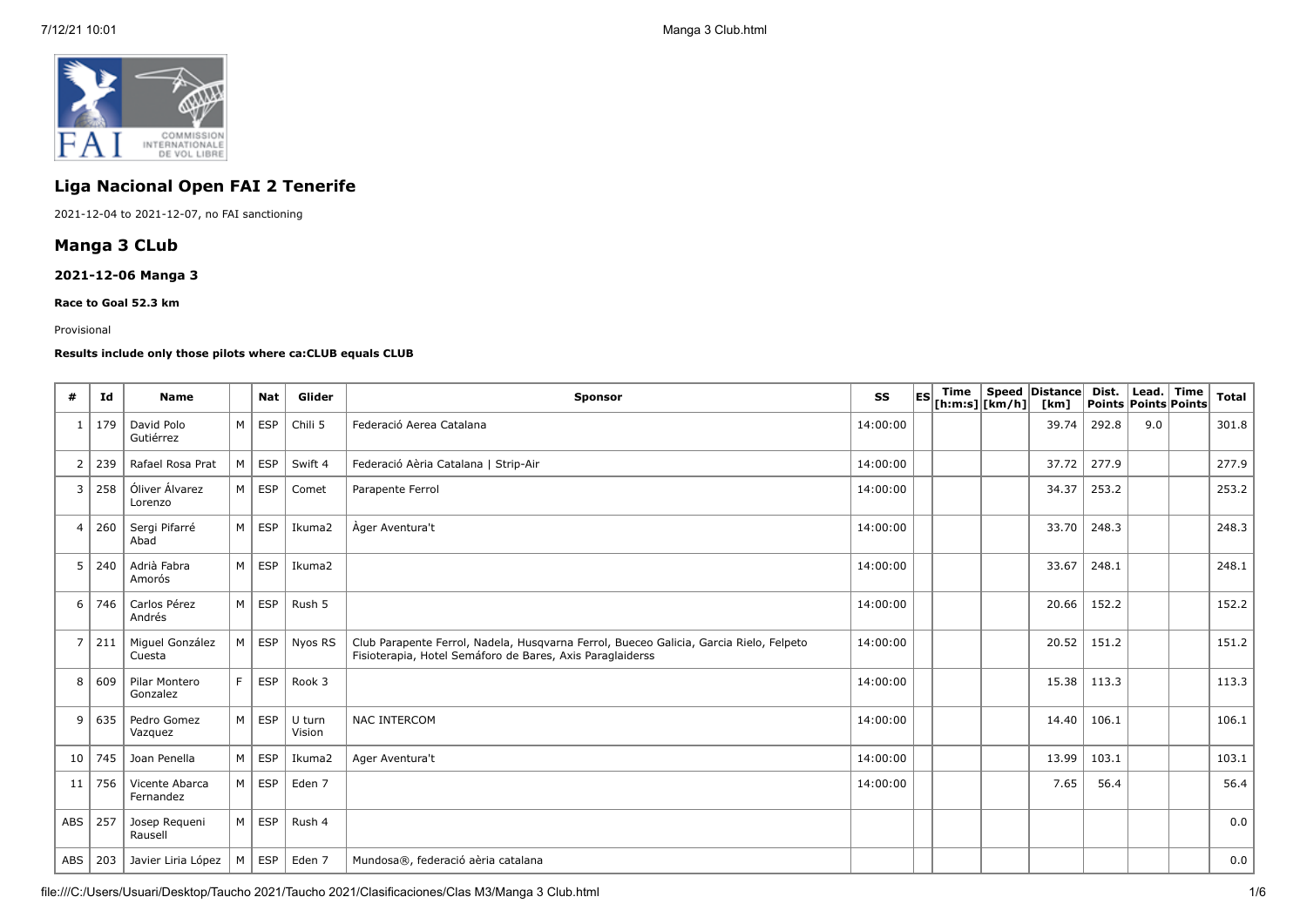## **Task definition**

| <b>No</b>      | Leg Dist. | Id     | <b>Radius</b> | Open  | Close | <b>Coordinates</b>           | <b>Altitude</b> |
|----------------|-----------|--------|---------------|-------|-------|------------------------------|-----------------|
| 1              | $0.0$ km  | SD4076 | 400 m         | 13:30 | 15:00 | Lat: 28.14511 Lon: -16.73607 | 744 m           |
| 2 SS           | 1.4 km    | S07026 | 5500 m        | 14:00 | 17:45 | Lat: 28.08831 Lon: -16.70667 | 255 m           |
| 3              | 5.4 km    | S07026 | 1500 m        | 14:00 | 17:45 | Lat: 28.08831 Lon: -16.70667 | 255 m           |
| 4              | 14.0 km   | S28087 | 2000 m        | 14:00 | 17:45 | Lat: 28.18797 Lon: -16.75544 | 843 m           |
| 5              | 20.5 km   | SG2000 | 2000 m        | 14:00 | 17:45 | Lat: 28.09787 Lon: -16.75192 | 0 <sub>m</sub>  |
| 6              | 24.8 km   | SD1096 | 4000 m        | 14:00 | 17:45 | Lat: 28.11537 Lon: -16.65732 | 946 m           |
| $\overline{7}$ | 33.6 km   | ST4003 | 9000 m        | 14:00 | 17:45 | Lat: 28.22388 Lon: -16.83593 | 38 m            |
| 8              | 42.8 km   | S07026 | 1500 m        | 14:00 | 17:45 | Lat: 28.08831 Lon: -16.70667 | 255 m           |
| 9              | 47.8 km   | SD4076 | 500 m         | 14:00 | 17:45 | Lat: 28.14511 Lon: -16.73607 | 744 m           |
| 10 ES          | 50.8 km   | SG2000 | 2000 m        | 14:00 | 17:45 | Lat: 28.09787 Lon: -16.75192 | 0 <sub>m</sub>  |
| 11             | 52.3 km   | SG2000 | 500 m         | 14:00 | 17:45 | Lat: 28.09787 Lon: -16.75192 | 0 <sub>m</sub>  |

#### **Notes**

| Ιd  | <b>Name</b>                     | <b>Note</b> |  |  |  |
|-----|---------------------------------|-------------|--|--|--|
|     | 203 Javier Liria López          | Ausente     |  |  |  |
| 257 | Josep Requeni Rausell   Ausente |             |  |  |  |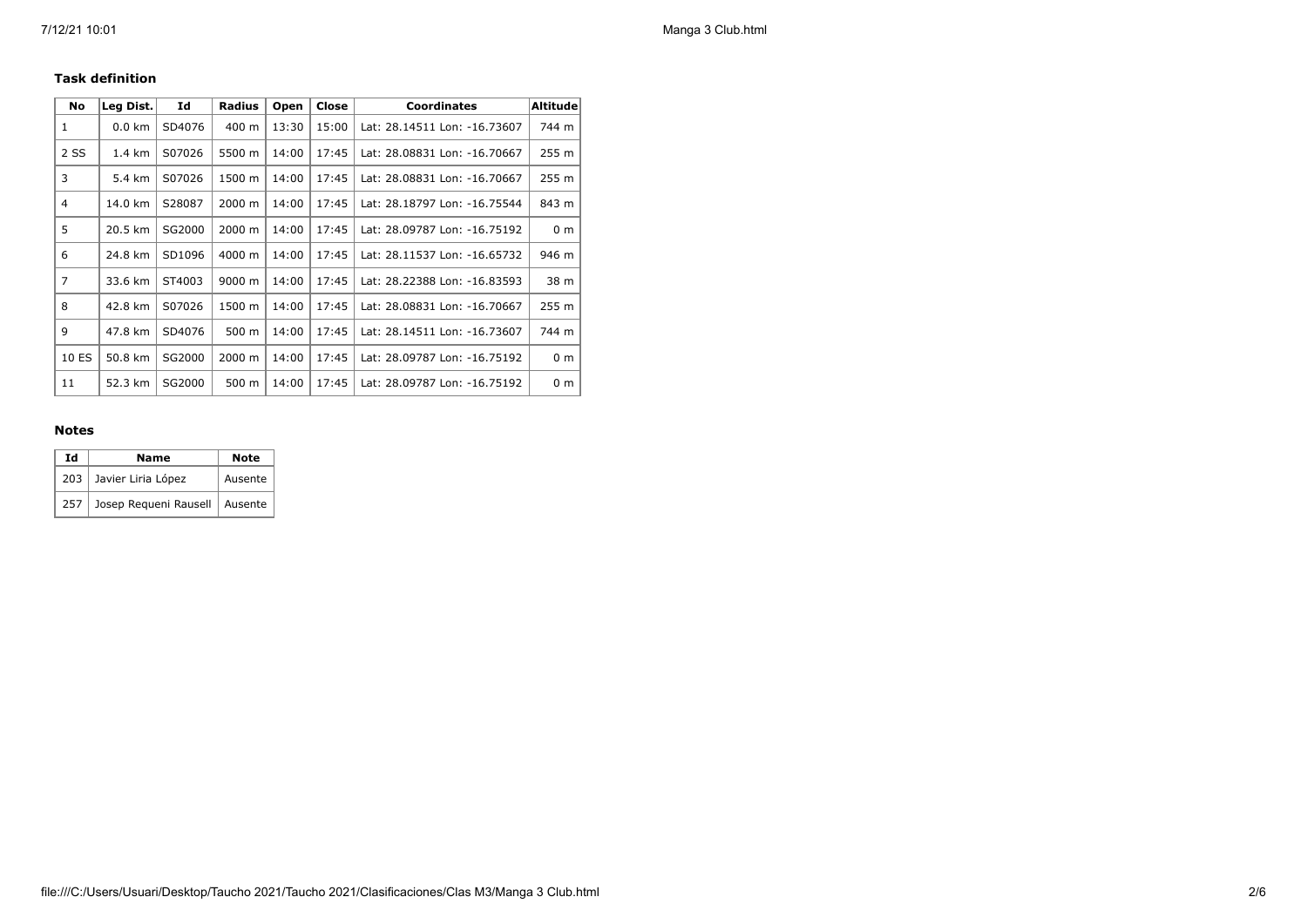7/12/21 10:01 Manga 3 Club.html

**Pilots not yet processed (NYP)**

**Id Name**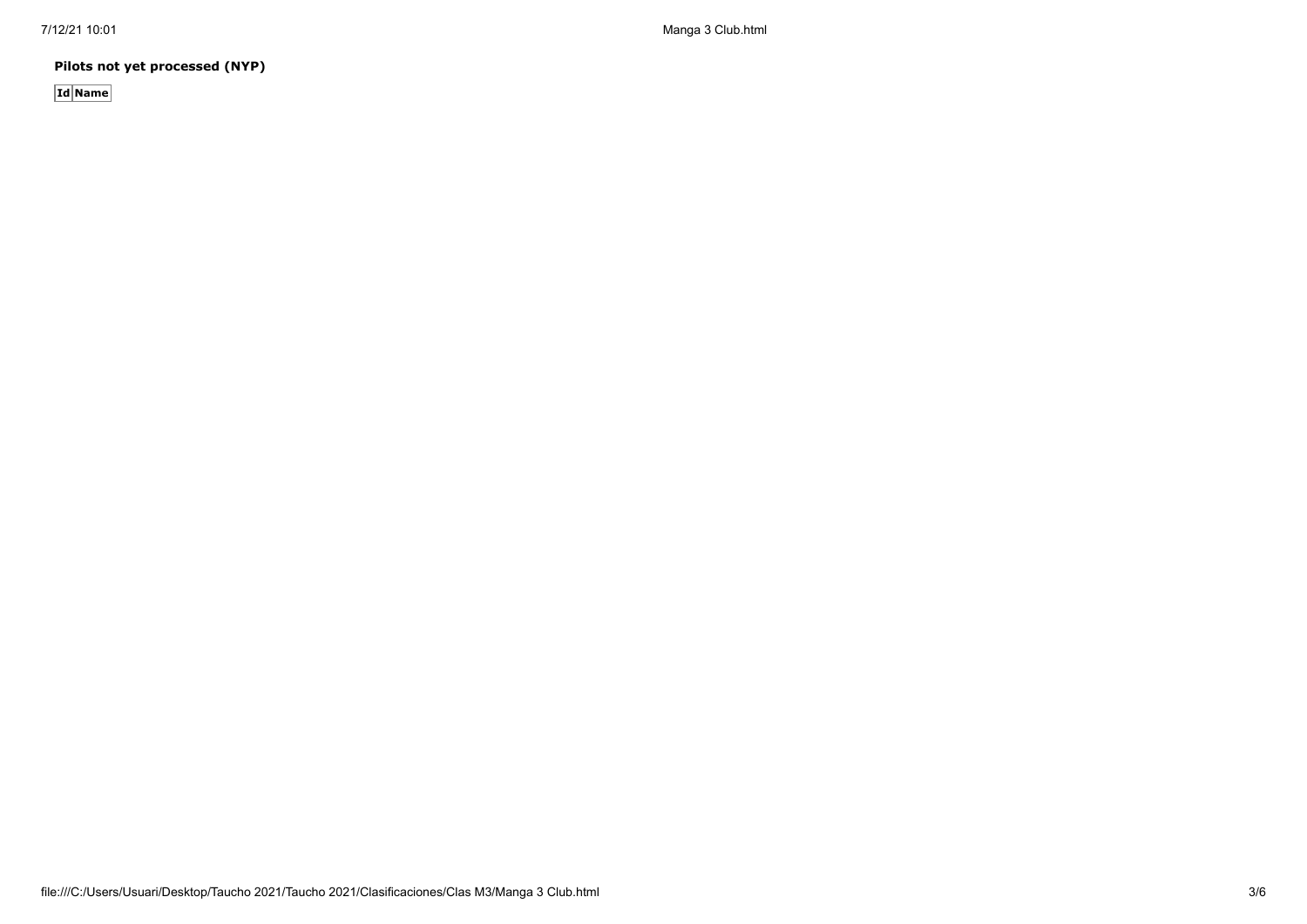#### **Task statistics**

| param                           | value                |
|---------------------------------|----------------------|
| ss distance                     | 49.35                |
| task distance                   | 52.276               |
| launch_to_ess_distance          | 50.776               |
| no_of_pilots_present            | 93                   |
| no_of_pilots_flying             | 92                   |
| no_of_pilots_lo                 | 37                   |
| no of pilots reaching nom dist  | 56                   |
| no of pilots reaching es        | 56                   |
| no_of_pilots_reaching_goal      | 55                   |
| sum_flown_distance              | 3863.52              |
| best dist                       | 52.276               |
| best time                       | 1.655                |
| worst_time                      | 2.7125               |
| qnh_setting                     | 1013.25              |
| no_of_pilots_in_competition     | 98                   |
| no of pilots landed before stop | 0                    |
| sum_dist_over_min               | 3496.804             |
| sum_real_dist_over_min          | 3496.804             |
| sum_flown_distances             | 3863.52              |
| best_real_dist                  | 52.276               |
| last_finisher_start_time        | 2021-12-06T14:00:00Z |
| last_start_time                 | 2021-12-06T14:00:00Z |
| first_start_time                | 2021-12-06T14:00:00Z |
| first_finish_time               | 2021-12-06T15:39:18Z |
| max_time_to_get_time_points     | 2.9415               |
| goalratio                       | 0.5978               |
| arrival_weight                  | 0                    |
| departure_weight                | $\Omega$             |
| leading_weight                  | 0.162                |
| time_weight                     | 0.4528               |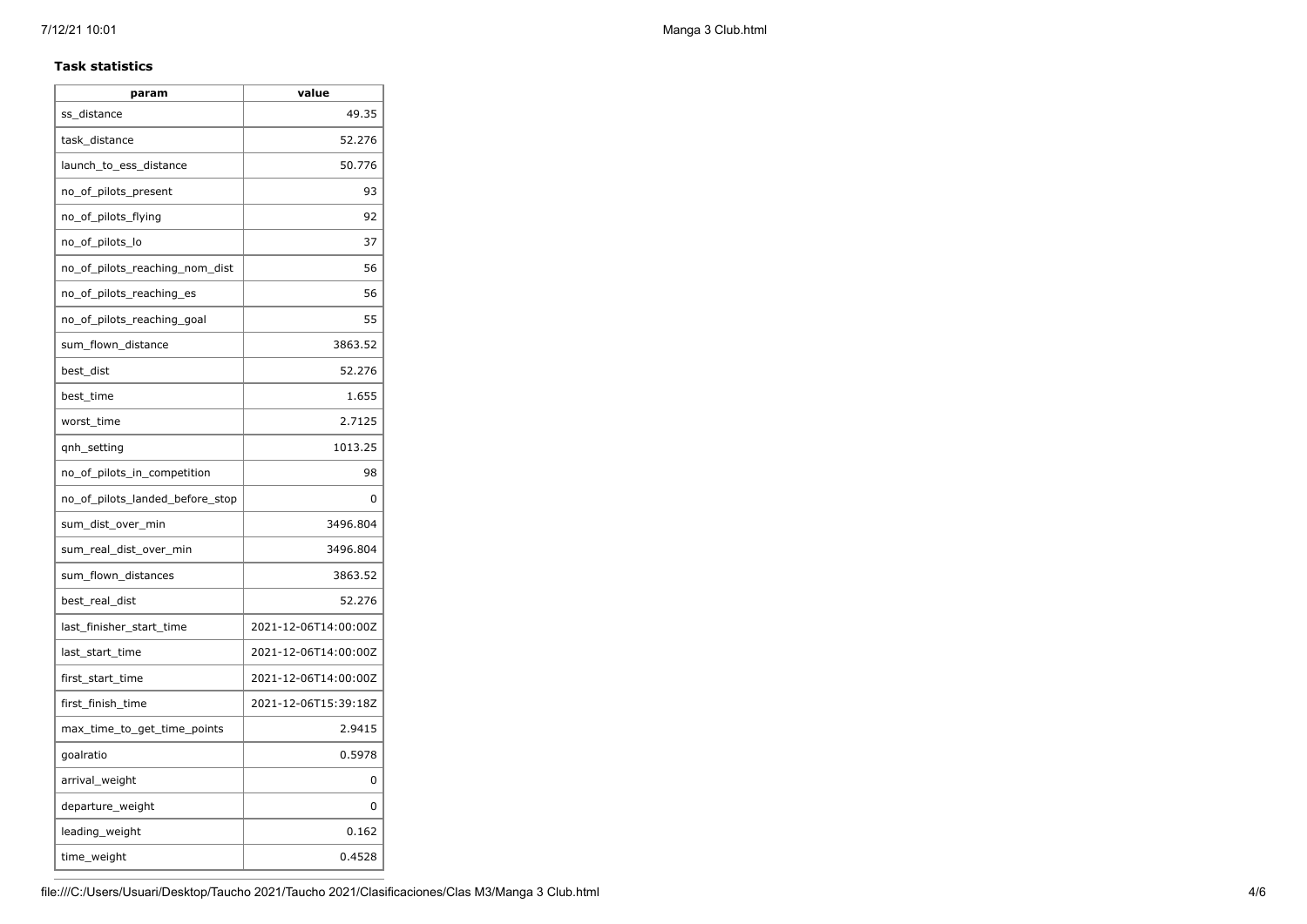| param                        | value    |
|------------------------------|----------|
| distance_weight              | 0.3852   |
| smallest_leading_coefficient | 1.019    |
| available_points_distance    | 385.1758 |
| available_points_time        | 452.8242 |
| available_points_departure   | 0        |
| available_points_leading     | 162      |
| available_points_arrival     | 0        |
| time_validity                | 1        |
| launch_validity              | 1        |
| distance_validity            | 1        |
| stop_validity                | 1        |
| day_quality                  | 1        |
| ftv_day_validity             | 0.9952   |
| time_points_stop_correction  | 0        |

## **Scoring formula settings**

| param                                        | value        |
|----------------------------------------------|--------------|
| id                                           | GAP2020      |
| use_distance_points                          | 1            |
| use time points                              | 1            |
| use_departure_points                         | 0            |
| use_leading_points                           | $\mathbf{1}$ |
| use arrival position points                  | 0            |
| use_arrival_time_points                      | 0            |
| time_points_if_not_in_goal                   | $\Omega$     |
| jump_the_gun_factor                          | $\Omega$     |
| jump_the_gun_max                             | 0            |
| use_1000_points_for_max_day_quality          | $\Omega$     |
| normalize_1000_before_day_quality            | $\Omega$     |
| time_validity_based_on_pilot_with_speed_rank | $\mathbf{1}$ |
| bonus gr                                     | 4            |
| no pilots in goal factor                     | 0.8          |